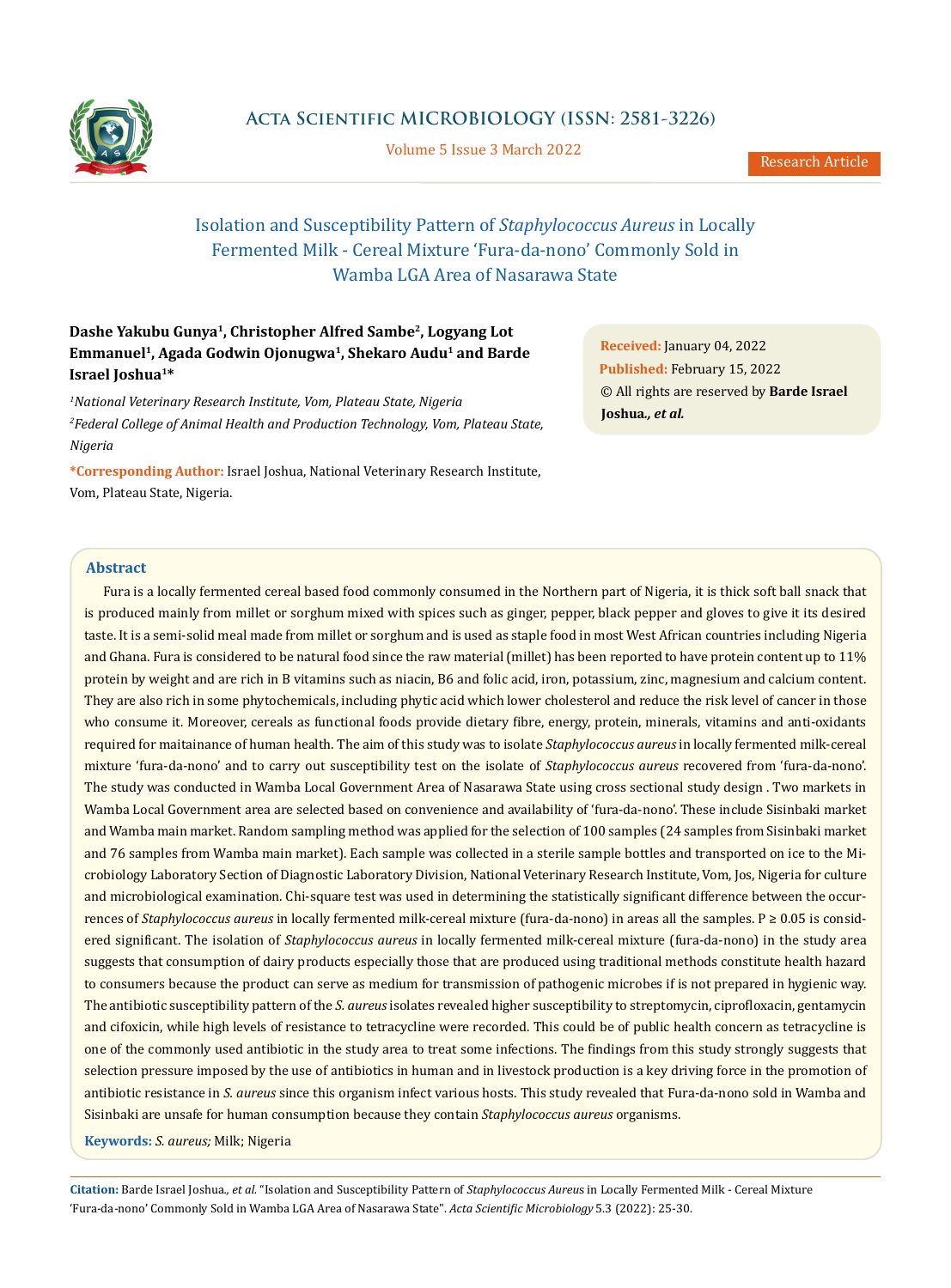#### **Introduction**

'Nono'' a locally fermented cow milk processed by the nomadic Hausas and Fulanis and constitutes a major part of the staple food in Northern Nigeria, often mixed with clumps made of millet or maize (fura) to make a preparation called ''Fura-da-nono''. The rate of consumption of nono is high in the Northern part of Nigeria compared to consumption of pasteurized milk due to the strong belief that locally processed raw milk and its by-product have nutritional advantages over the pasteurized ones. Milk meant for human consumption must be free of pathogenic organisms [1]. Raw milkborne pathogens to humans, as it can be easily contaminated during milking and handling [2]. Specifically, human may be infected with milk borne pathogens through consumption of infected raw and unpasteurized milk products [1].

 Source of microbial contamination might primarily be from the infected lactating animals, it could be also through the contamination of milk during milking, by the use of unsanitary utensils or milking equipment, or through use of contaminated, or from contaminated transportation vehicles and poor storage. Microbial contamination can also be through cross-contamination from previously fermented milk [3].

Fermentation of fresh cow milk by bacterial organisms result in a product called "nono",  $[2]$ . Nono is a healthy liquid food, which is opaque white to milky in color and is consumed by the Saharah tribe to West Africa Sub-region up to the Mediterranean region to the Middle East region, where it is called 'Dahi' or 'Lassi' [4]. Nono which forms two major parts of marketable food in Northern part of Nigeria is one of their popular consumed foods. It can be obtained from raw milk of cows, sheep or goats that is unpasteurized. Food borne illness can result from the consumption of this raw and unpasteurized milk product because the product can contain dangerous bacteria such as *Salmonella spp, Escherichia coli and Listeria spp* [5]. Nono, which is also called Nunu in some parts of Nigeria is rich in amino acids (proteins building blocks), calcium, phosphorus and vitamins A, C, E and B complex  $[4]$ .

In Nigeria, locally processed cow milk products are processed mainly by Fulanis, where raw milk is turned into ''Nono'', Kindrimo and Manshanu. Nono is the Fulani word for cow's milk sold by Fulani women [4] and it is produced from unpasteurized cow milk collected in a container (calabash) and allowed to ferment naturally for 24 hours [6].

Fermentation of cereals for the production and preservation of food has been a long time practiced throughout Africa  $[7,8]$ . The fermentation process leads to food preservation and increased in the organoleptic properties of due to the production of lactic acid and other compounds that enhances the taste and flavor of the product [9]. Fura is an indigenous fermented cereal based foods commonly consumed in the Northern part of Nigeria, it is thick soft ball snack that is produced mainly from millet or sorghum with spices such as ginger, pepper, black pepper and gloves. It is a semi-solid dumpling meal made from millet or sorghum and is used traditionally as staple food in most West African countries including Nigeria and Ghana  $[8,10]$ . During the preparation of fura, the cereal grains, millet or sorghum are soaked in water and allowed to ferment overnight and then drained. Then allowed to dry, before grinding into fine powder and mixed with hot water and continuous stirring to form a smooth paste which are then molded into balls and allowed to ferment for 1-4 days at room temperature to give it the desired taste. The molded balls are pounded and re-molded and then sundried which can also be dry-milled into powder which is reconstituted in water to get fura meal. Also, the cooked dough balls can be broken and mixed with fermented milk (nono) to form fura-danono which can be a complete food providing energy and protein need of people [7,8]. Fura can be considered to be a natural food since the raw material (millet) has been reported to have protein content up to 11% protein by weight and are rich in B vitamins such as niacin, B6 and folic acid, iron, potassium, zinc, magnesium and calcium content. They are also rich in phytochemicals, including phytic acid which lower cholesterol and reduce the risk level of cancer. Moreover, cereals are functional foods since they provide dietary fibre, energy, protein, minerals, vitamins and anti-oxidants required for human health and well-being [11].

 The aim of this study was to isolate *Staphylococcus aureus* in locally fermented milk-cereal mixture 'fura-da-nono' and to carry out susceptibility test on the isolate of *Staphylococcus aureus* recovered from 'fura-da-nono'.

#### **Materials and Methods**

#### **Study area**

The study was conducted in Wamba Local Government Area of Nasarawa State Nigeria. Wamba Local Government was purposively selected for the study because of the high population of Fulanis and availability of 'fura-da-nono' there. Wamba is situated at  $8.93^\circ$ 

**Citation:** Barde Israel Joshua*., et al.* "Isolation and Susceptibility Pattern of *Staphylococcus Aureus* in Locally Fermented Milk - Cereal Mixture 'Fura-da-nono' Commonly Sold in Wamba LGA Area of Nasarawa State". *Acta Scientific Microbiology* 5.3 (2022): 25-30.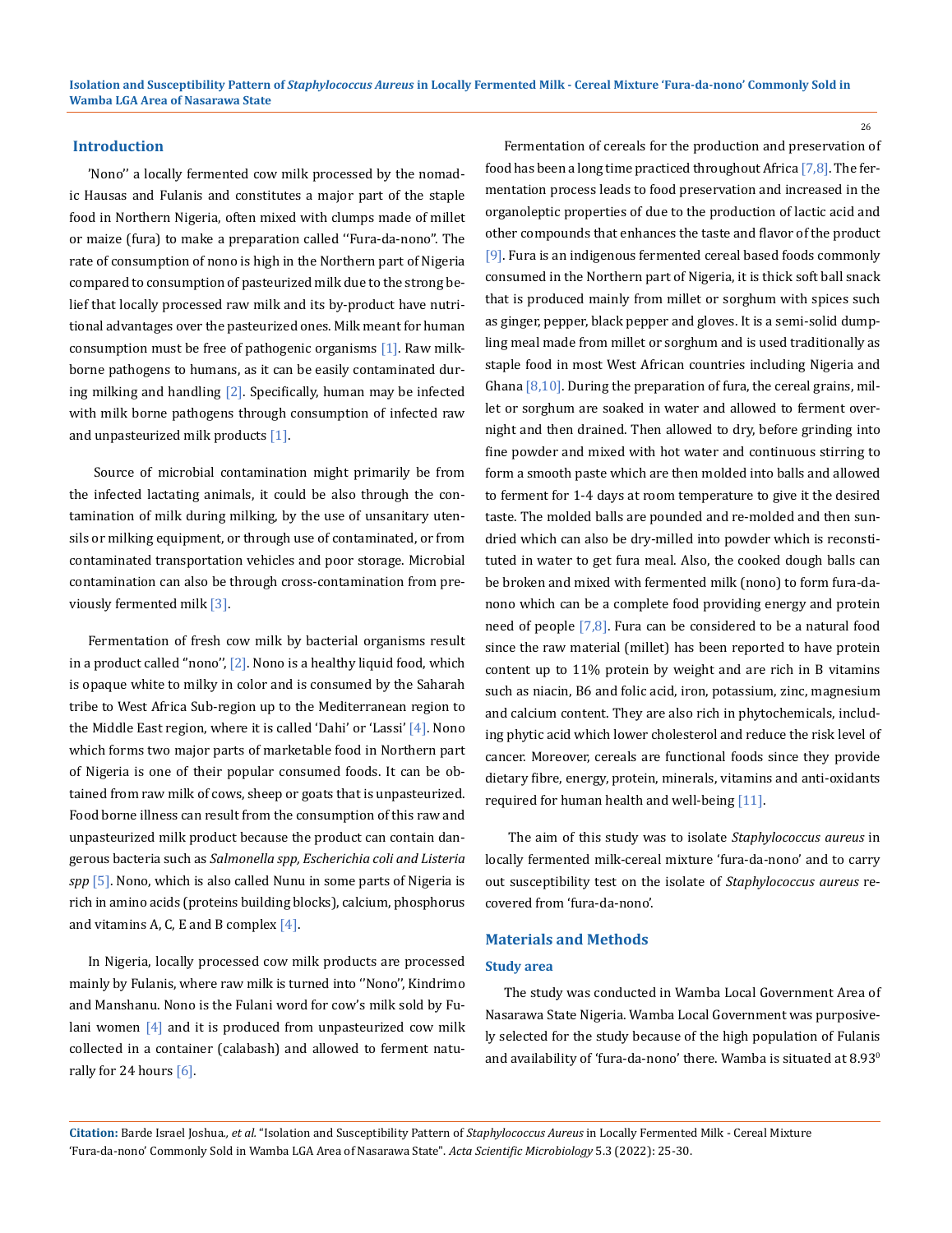North Latitude and 8.6<sup>0</sup> East Longitude and it is 319 meters above the sea level. Nasarawa State shares boundaries with Kaduna State in the North, Plateau State in the East, Taraba and Benue States in the South while Kogi and the Federal Capital Territory flanks it in the West (Area from Bureau of Land and Survey, 2005). Wamba is a small city in Nigeria having 27, 137 inhabitants, it is located close to the beautiful Farin Ruwa falls one of the highest water falls in Africa. The source of the water falls is the Jos Plateau- the highest altitude in the conutry. Wamba falls under Southern Guinea Savannah; this zone has an average annual rainfall of about 1000-1500mm spread over six months (May-October). The most abundant woody species in this zone are; *Drypetes floribunda, Vitex doniana and Entoda abyssinica*. Here, it is common to see species that are predominant in the forest Savannah occurring in the Southern and Northern fringes of the zone. The common grass species found here include *Pennisetune, Andropozan, Hyparrhenia* and *ctenion* [12].

#### **Study design**

Cross sectional study was carried out. Two markets in Wamba Local Government Area are selected based on convenience and availability of 'fura-da-nono'. These include Sisinbaki market and Wamba main market.

#### **Sample collection**

Sisinbaki market and Wamba main market were identified in Wamba Local Government Area for the samples collection. Random sampling method was applied for the selection of 100 samples (24 samples from Sisinbaki market and 76 samples from Wamba main market). Each sample was collected in a sterile sample bottles and transported on ice to the Microbiology Laboratory Section of Diagnostic Laboratory Division, National Veterinary Research Institute, Vom, Jos, Nigeria for culture and microbiological examination.

#### **Culture and isolation of** *Staphylococcus aureus*

Five hundred microliters of each sample was enriched in 4.5 milliliters of peptone broth and incubated at 37°C for 24 hours. A loop full of the broth culture was streaked on blood agar (BA) and incubated at 37<sup>0</sup> C for 24 hours. The colonies were examined for typical morphological characteristics on blood agar. Presumptive *Staphylococcus aureus* colonies were purified onto blood agar and nutrient agar. The cultured plates were incubated at 370 C for 24 hour and were further characterized by biochemical tests.

#### **Morphological characteristics**

The smear was prepared from the isolated culture on clean grease free microscopic glass slide and stained using Grams' stains. The stained smear was examined under microscope. Smear revealed Gram positive, spherical cells arranged in irregular clusters resembling to bunch of grapes [13].

#### **Biochemical examination**

Biochemical tests were performed to confirm *Staphylococcus aureus* using Catalase, Oxidase and Coagulase test [14];

#### **Antibiotic susceptibility test**

Six isolates confirmed by biochemical test were tested for their susceptibility against 8 conventional antibiotic agents. Antibiotic agents tested were: ciprofloxacin (15 μg), gentamicin (10 μg), cefoxitin (30 μg), tetracycline (30 μg), chlorophenicol (10 μg), erythromycin (5 μg), oxacillin (1μg) and streptomycin (30 μg). Colony was picked from each isolate and inoculated into 5 mls each of peptone water and incubated at 37°C for 5 minutes. The turbidity of each isolate in the peptone water was measured in a Nephelometer to get a 0.5 MacFaland standard. Each isolate culture was spread evenly on plate. The culture was allowed to absorb into the medium for about 10 min. Subsequently, each antimicrobial disc was picked with a sterile forceps and placed on the media containing the medium at an appropriate distance from each other. The plates were later incubated at 370 C for 24 hours. The diameter of each of the zone of inhibition of each antibiotic was measured to interpret the test culture as resistance or sensitive [15].

#### **Materials**

'Fura-da-nono', petri dish, inoculation loop, bunsen burner, sample bottle, incubator, micro pipette, ruler, forceps, media, animal plasma, hydrogen peroxide, lugol's iodine, crystal violet, dilute carbol fuchsin, acetone, autoclave, normal saline, slides, microscope, immersion oil, antibiotics (Ciprofloxacin, Gentamicin, Cefoxitin, Tetracycline, Chloramphenicol, Erythromycin, Oxacillin and Streptomycin.

#### **Statistical analysis**

The Chi-square test was used to determine the statistically significant difference between the occurrences of *Staphylococcus aureus* in locally fermented milk-cereal mixture (fura-da-nono) in the different sampling areas.  $P \ge 0.05$  is considered insignificant [16].

**Citation:** Barde Israel Joshua*., et al.* "Isolation and Susceptibility Pattern of *Staphylococcus Aureus* in Locally Fermented Milk - Cereal Mixture 'Fura-da-nono' Commonly Sold in Wamba LGA Area of Nasarawa State". *Acta Scientific Microbiology* 5.3 (2022): 25-30.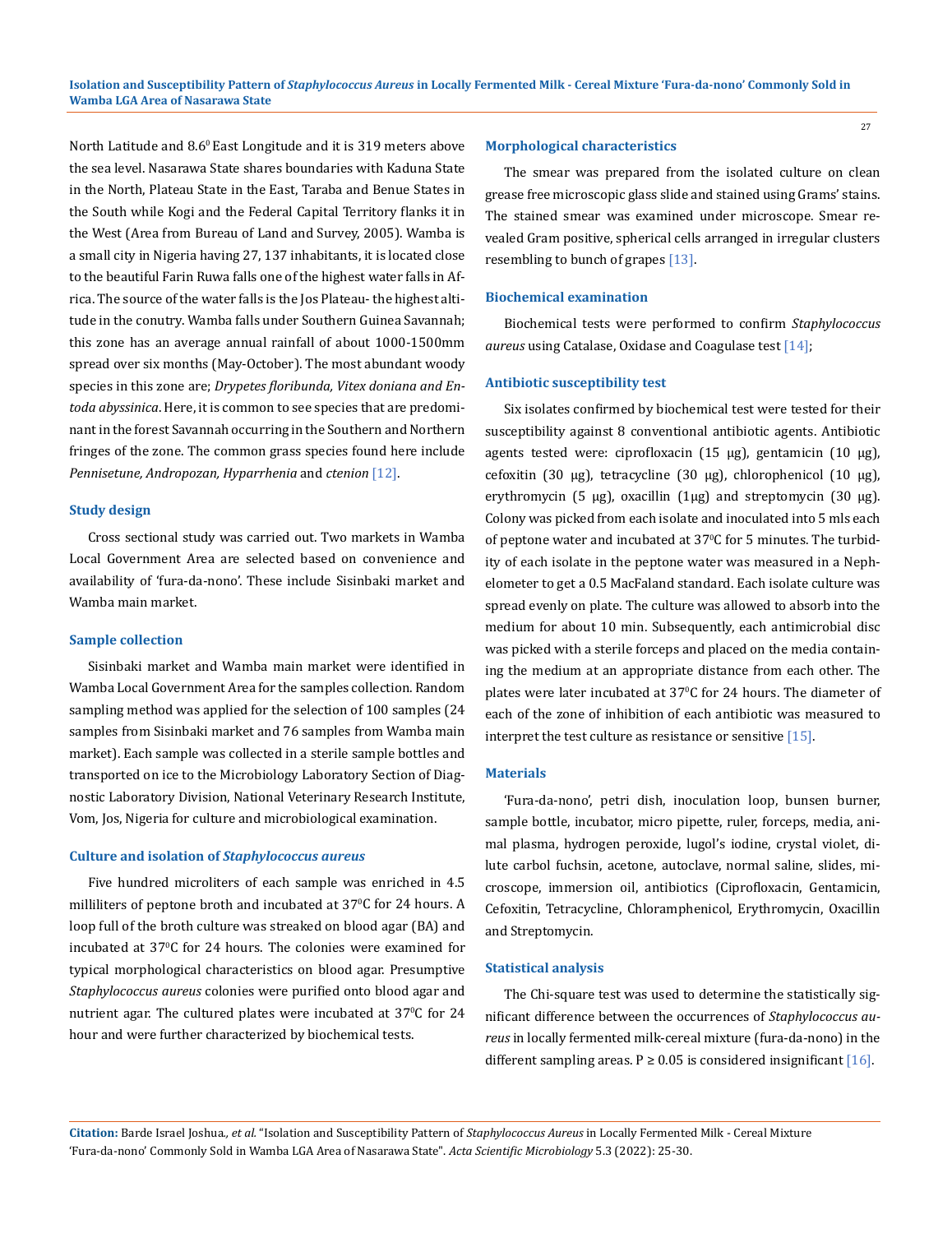## **Results**

Out of the 100 samples of 'fura-da-nono' analyzed 6(6%) *Staphylococcus aureus* were confirmed by biochemical test.

| <b>Location</b><br>(market) | <b>Number</b><br>examined | No.<br>positive | % prevalence | P-value |
|-----------------------------|---------------------------|-----------------|--------------|---------|
| Sisinbaki                   | 24                        |                 | 8.3          | 0.45    |
| Wamba                       | 76                        |                 | 5.3          |         |

 **Table 1:** Prevalence of *staphylococcus aureus* isolated from locally fermented milk-cereal mixture (fura-da-nono) based on location.

| <b>Staphylococcus aureus</b> |               |               |               |  |  |
|------------------------------|---------------|---------------|---------------|--|--|
| <b>Antibiotics</b>           | $R(\%)$       | I(%)          | S(%)          |  |  |
| CIP                          | 1/6(16.7)     | 0/6(0.00)     | 5/6(83.3)     |  |  |
| GN                           | 0/6(0.0)      | 2/6(33.3)     | 4/6(66.7)     |  |  |
| <b>FOX</b>                   | 2/6(33.3)     | 0/6(0.0)      | 4/6(66.7)     |  |  |
| TE                           | $6/6$ (100.0) | $0/0$ (100.0) | 0/0(0.0)      |  |  |
| C                            | 1/6(16.7)     | 3/6(50.0)     | 2/6(33.3)     |  |  |
| E                            | 1/6(16.7)     | 5/6 (83.3)    | 0//6(0.0)     |  |  |
| 0x                           | 5/6(83.3)     | 1/6(16.7)     | 0/6(0.0)      |  |  |
| S                            | 0/6(0.0)      | 0/6(0.0)      | $6/6$ (100.0) |  |  |

**Table 2:** Antibiotic susceptibility pattern of *Staphylococcus aureus* isolates from locally fermented milk-cereal mixture (Fura-da-nono).

KEY: Gentamicin (GN), Ciprofloxacin (CIP), Cifoxitin (FOX) Tetracycline (TE), Chloramphenicol (C), Erythromycin (E), Oxacillin (OX), Streptomycin (S).

| <b>Staphylococcus</b><br><i>aureus</i> isolates<br>identification<br>number | <b>Total</b><br>number of<br><i>antibiotics</i><br>to which<br>isolate was<br>resistant | <b>Antibiogram</b><br>(resistant<br>antibiotics) | Percentage<br>resistance<br>(%) |
|-----------------------------------------------------------------------------|-----------------------------------------------------------------------------------------|--------------------------------------------------|---------------------------------|
| 13                                                                          | 2                                                                                       | TE, OX                                           | 25.0                            |
| 22                                                                          | $\mathcal{L}$                                                                           | TE, OX                                           | 25.0                            |
| 25                                                                          | 5                                                                                       | FOX, TE, C, E,<br>0X                             | 62.5                            |
| 30                                                                          | 2                                                                                       | FOX, TE                                          | 25.0                            |
| 39                                                                          | 1                                                                                       | TE                                               | 12.5                            |
| 54                                                                          | 3                                                                                       | CIP, TE, OX                                      | 37.5                            |

**Table 3:** Antibiotic resistance profile of six (6) *Staphylococcus aureus* isolates against 8 antibiotics. KEY: Gentamicin (GN), Ciprofloxacin (CIP), Cifoxitin (FOX), Tetracycline (TE), Chloramphenicol (C), Erythromycin (E), Oxacillin (OX), Streptomycin (S).

| <b>Staphylococcus</b><br><i>dureus</i> isolates<br>ID | <b>Total</b><br>number of<br>antibiotics<br>to which<br>isolate was<br>susceptible | <b>Antibiogram</b><br><i>(susceptible)</i><br>antibiotics) | Percentage<br>susceptible<br>(%) |
|-------------------------------------------------------|------------------------------------------------------------------------------------|------------------------------------------------------------|----------------------------------|
| 13                                                    | 4                                                                                  | CIP, FOX, S, GM                                            | 50.0                             |
| 22                                                    | 4                                                                                  | CIP, N, FOX, S                                             | 50.0                             |
| 25                                                    | 3                                                                                  | CIP, N, S                                                  | 37.5                             |
| 30                                                    | 4                                                                                  | CIP, C, OX, S                                              | 50.0                             |
| 39                                                    | 3                                                                                  | CIP, FOX, S                                                | 37.5                             |
| 54                                                    | 4                                                                                  | N, FOX, C, S                                               | 50.0                             |

**Tables 4:** Antibiotic susceptibility profile of six (6) *Staphylococ*

*cus aureus* isolates against antibiotics.

KEY: Gentamicin (GN), Ciprofloxacin (CIP), Cifoxitin (FOX) Tetracycline (TE), Chloramphenicol (C), Erythromycin (E),

## **Discussion**

Contamination of food by the pathogenic microorganisms most especially *Staphylococcus aureus* remains a significance threat to achieving sustainable public health in Nigeria and the world over. The isolation of six (6) *Staphylococcus aureus* with prevalence of 6% from processed 'fura-da-nono' in this study is quite worrisome because this organism is associated with unhygienic processes. It is most likely that the isolation of this organism might have been attributed to the use of non-portable water, dirty utensils and processing the food in an unhygienic environment by the 'fura-danono' vendors. The detection of *Staphylococcus aureus* in ready to consume 'fura-da-nono' in this study constitute a very serious public health concern because the organism is known to be responsible for a wide range of diseases such as food intoxication, toxic shock, pneumonia, meningitis amongst others in both humans and animals due to its capacity to release heat stable toxin [17].

The nutritive content of 'fura-da-nono' made it auspicious for the proliferation of *Staphylococcus aureus* microorganism; it is therefore necessary to observe all hygienic process during milking, collection, fermentation and processing. The findings of this study lend credence to report documented by Usman and Mustapha [18] that had a prevalence of 12.6% isolate of *Staphylococcus aureus* from fermented milk in Zaria. From the outcome of this study, it is noted that the isolation of *Staphylococcus aureus* from 'fura-danono' is a strong indication that despite the fact that the product is a delicacy in Nigeria, it can serve as a vehicle for the transmission of pathogenic microorganisms if not handled hygienically during preparation, storage and marketing.

**Citation:** Barde Israel Joshua*., et al.* "Isolation and Susceptibility Pattern of *Staphylococcus Aureus* in Locally Fermented Milk - Cereal Mixture 'Fura-da-nono' Commonly Sold in Wamba LGA Area of Nasarawa State". *Acta Scientific Microbiology* 5.3 (2022): 25-30.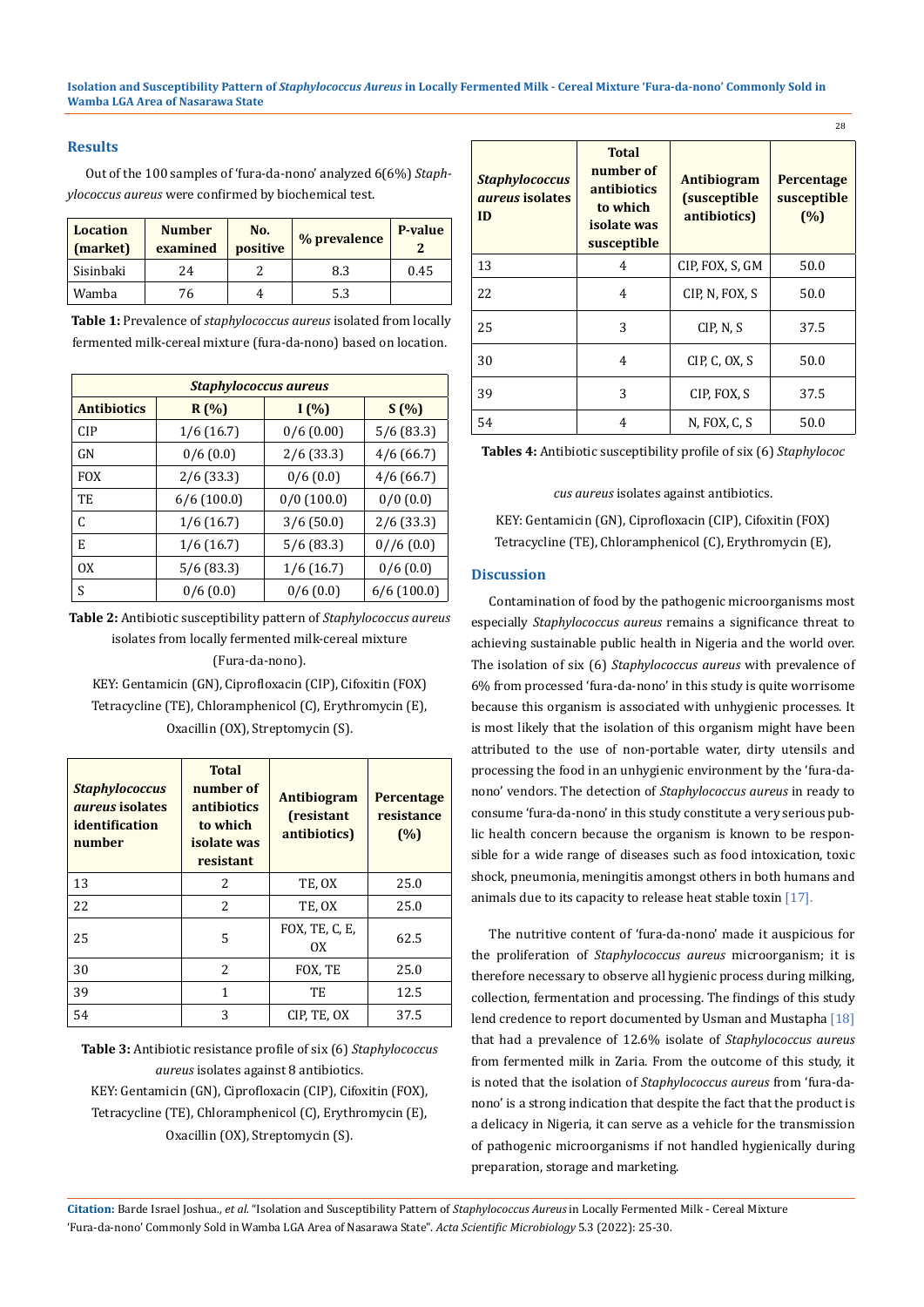This observation is suggestive of the extent to which people consume the milk product without an idea of whether it's contaminated or wholesome, and this may constitute a major public. This has again underscores the urgent need to think of the introduction of 'Hazard Analysis and Critical Control Points (HACCP) at all stages of milk processing to reduce these risks to a safe level.

Multiple antibiotic resistances in pathogenic bacteria in food and food producing animals and environmental sources is recognized as a global public health threat. The findings of this study noticed that the antibiotic susceptibility of the six (6) *Staphylococcus aureus* isolates showed variable responses to different antibiotic agents, with most of the exhibiting multiple resistance. Similar findings have previously been reported by Bronzware., *et al*. [19] and White., *et al*. [20], who documented that multiple antibiotic resistances in pathogenic bacteria in food and food producing animals and environmental sources is surging globally, it is also poses danger to public health. It was noted with concern in this study that some of the isolates of *S. aureus* isolated from processed fura-danono were resistant to more than 3 classes of antibiotics. The indiscriminate usage of antibiotics in the treatment of animals and their incorporation in animal feeds could presumably account for majority of the increase in antibiotic resistance to humans and animal bacterial isolates. These might probably be linked to prolong and pervasive use of this antibiotic thereby resulting in *S. aureus* acquiring resistance to most commonly used antimicrobials [21,22].

The absolute resistance of *Staphylococcus aureus* to tetracycycline (100%) recorded in this study is not unexpected because the drug is the most commonly available antibiotic that is used as a growth promoter and prophylaxis in livestock management in Nigeria as reported by Aliyu., *et al*. [16]. Okpo., *et al*. [23] also recorded a very high resistance of *Staphylococcus aureus* to oxytetracycline in their study. The notably high resistance of *Staphylococcus aureus* to oxacillin, erythromycin and chloramphenicol is a point of worry due to the fact that these drugs are not commonly used for the treatment illnesses in small and large animals in Nigeria. This could possibly be due to cross contamination of the 'fura-da-nono' during processing by handlers with the drug-resistant strains of the pathogen as reported by Aliyu., *et al*. [16]. This finding is similar to that of Aueyiagu and Isiyaku  $[2]$  who reported multidrug resistance among *Staphylococcus aureus* from dairy products in Jos.

Results of the antibiogram indicated that ciprofloxacin, gentamicin, streptomycin and cifoxitin could be prescribed as drugs of choice in diseases associated with food intoxication caused by *Staphylococcus aureus.*

## **Conclusion**

The detection of *Staphylococcus aureus* in fura-da-nono in the study area suggests that consumption of dairy products especially those that are produced using traditional unhygienic methods constitute health hazard to consumers because the product can serve as medium for transmission of pathogenic microbes. The antibiotic susceptibility pattern of the *S. aureus* isolates revealed higher susceptibility to streptomycin, ciprofloxacin, gentamycin and cifoxicin, while high levels of resistance to tetracycline were recorded. This is of public health concern because tetracycline is a commonly used antibiotic in humans in the study area. The findings from this study suggest that selection pressure imposed by the use of antibiotics in human and in livestock production is a key driving force in the promotion of antibiotic resistance in *S. aureus.* This study revealed that Fura-da-nono sold in Wamba and Sisinbaki are unsafe for human consumption because they contain Staphylococcus aureus organisms.

#### **Recommendation**

'Fura–da–nono' producers should be enlightened on how to undertake hygienic milking, proper fermentation and pasteurization of their products to reduce the presence of *Staphylococcus aureus.* This can be achieved through workshops, seminars, Fulani day, herd and farm visit by the relevant authorities.

Assessment of the quality of 'fura-da-nono should be carried out from time to time to safeguard public health. Hygienic and healthy sanitary practices such as washing of utensil, hands, covering of food and cleanliness on the part of the seller should be maintained through the chain of production until it gets to final consumers. Indiscriminate use of antibiotics in Veterinary practice should be discouraged.

### **Bibliography**

- 1. Becker K., *et al*[. "Coagulase-negative Staphylococci".](https://www.ncbi.nlm.nih.gov/pmc/articles/PMC4187637/) *Clinical [Microbiology Reviews](https://www.ncbi.nlm.nih.gov/pmc/articles/PMC4187637/)* 27.4 (2014): 870-926.
- 2. [Anueyiagu KN and Isiyaku AW. "Isolation and identification](https://www.researchgate.net/publication/299510488_Isolation_and_Identification_of_Staphylococcus_Aureus_from_Bovine_Mastitis_Milk_and_Their_Drug_Resistance_Patterns_in_Silchar_Town_Dairy_Farms_NE_India) [of Staphylococcus aureus from bovine milk and its antibiotic](https://www.researchgate.net/publication/299510488_Isolation_and_Identification_of_Staphylococcus_Aureus_from_Bovine_Mastitis_Milk_and_Their_Drug_Resistance_Patterns_in_Silchar_Town_Dairy_Farms_NE_India) susceptibility". *[International Journal of Livestock Production](https://www.researchgate.net/publication/299510488_Isolation_and_Identification_of_Staphylococcus_Aureus_from_Bovine_Mastitis_Milk_and_Their_Drug_Resistance_Patterns_in_Silchar_Town_Dairy_Farms_NE_India)* [6.6 \(2015\): 74-77.](https://www.researchgate.net/publication/299510488_Isolation_and_Identification_of_Staphylococcus_Aureus_from_Bovine_Mastitis_Milk_and_Their_Drug_Resistance_Patterns_in_Silchar_Town_Dairy_Farms_NE_India)

**Citation:** Barde Israel Joshua*., et al.* "Isolation and Susceptibility Pattern of *Staphylococcus Aureus* in Locally Fermented Milk - Cereal Mixture 'Fura-da-nono' Commonly Sold in Wamba LGA Area of Nasarawa State". *Acta Scientific Microbiology* 5.3 (2022): 25-30.